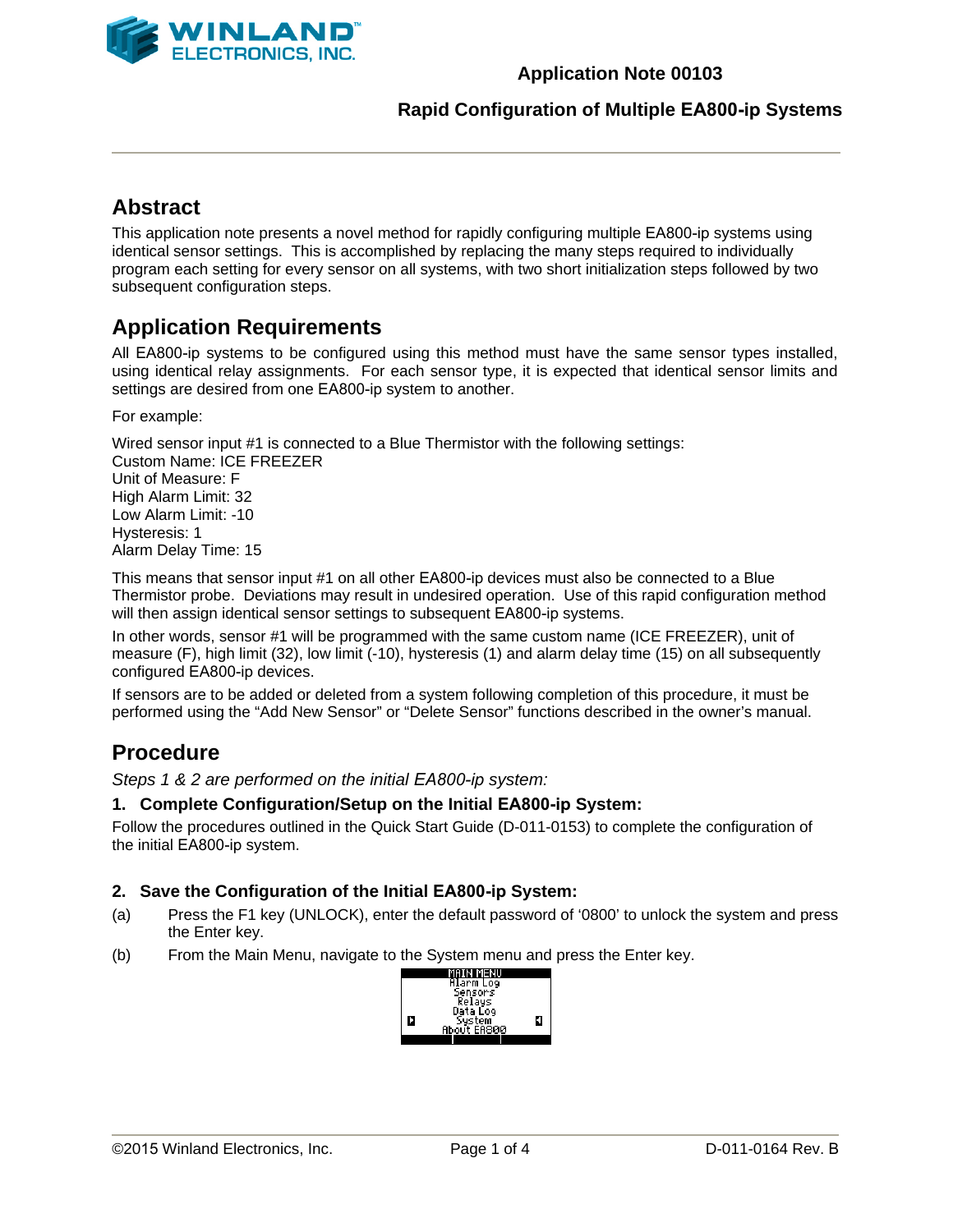

## **Rapid Configuration of Multiple EA800-ip Systems**



The file name is in the format EAYYMMDD-HHMMSS.cfg where:

 $YYMMDD = year$ , month, day

HHMMSS = hours (24-hour format), minutes, seconds.

Record this file name

Press the F3 key (OK) and remove the memory stick.

### *Steps 3 & 4 are performed for the configuration of all subsequent EA800-ip*

### *systems:* **3. Load the Configuration onto Subsequent EA800-ip Systems:**

- (a) Finish wiring all wired sensors, relay outputs and power supply cables.
- (b) Power on the EA800-ip. After power has been applied, you will see the Winland and EA800-ip splash screens during the boot process, followed by a countdown timer (30-minutes) indicating that no sensors are configured.

| NO SENSORS INSTALLED |  |
|----------------------|--|
|                      |  |
| 29:54                |  |
|                      |  |
| UNLOCK I             |  |

(c) Press the F1 key (UNLOCK), enter the default password of '0800' to unlock the system and press the Enter key.

| імі шік                         | NO SENSORS INSTALLED |
|---------------------------------|----------------------|
| Enter Password: 0800            | 29:32                |
| <b>VEIRDIESEN</b><br>п<br>PREU. |                      |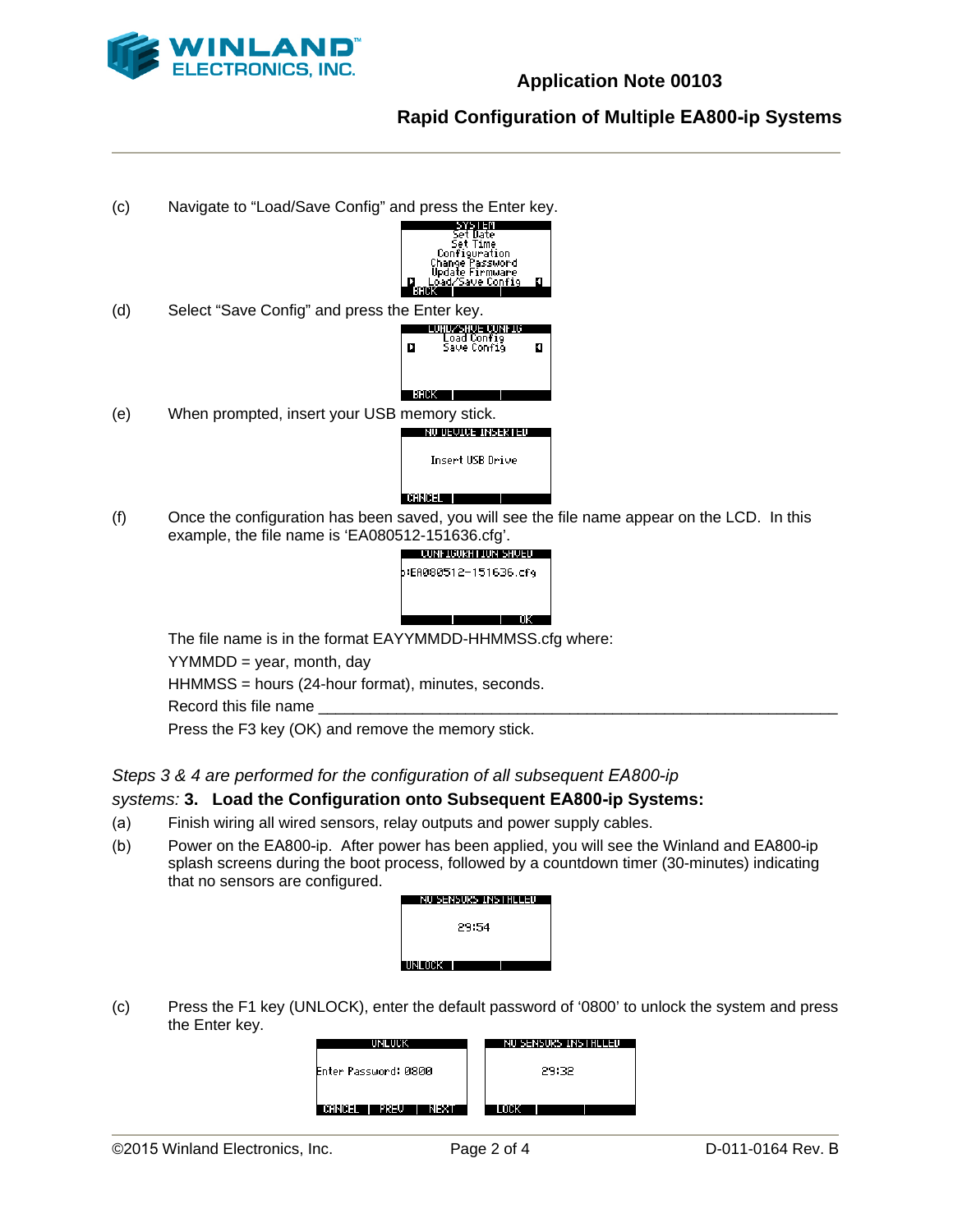

# **Rapid Configuration of Multiple EA800-ip Systems**

(d) Press the Main Menu key and navigate to the System menu. Press the Enter key.



(e) Navigate to "Load/Save Config" and press the Enter key.



(f) Select "Load Config" and press the Enter key.<br>  $\begin{array}{|c|c|c|}\n\hline\n\text{I} & \text{Lap} & \text{Lap} & \text{Lap} \\
\hline\n\text{I} & \text{Load Config} & \text{Save Config} \\
\hline\n\end{array}$ 



(g) Select the file name recorded above (saved from the initial EA800-ip system) and press the Enter key.



(h) If successful, the display will inform you that the configuration file has been loaded. Press F3 (OK) and remove the USB memory stick. The EA800-ip will reboot with the new configuration. Proceed to step 4.



## **4. Replace Each Wireless Sensor (if applicable):**

Each wireless sensor has a unique, factory assigned MAC address. Whenever a configuration is saved for a system that includes wireless sensors, the unique MAC addresses of each wireless sensor is saved as part of the configuration file.

Then, when the configuration file is loaded onto a new EA800-ip device, it is programmed to communicate with the wireless sensors added to the EA800-ip system that generated the configuration file, though they are not available.

To remedy this situation, the EA800-ip includes a function entitled "Replace RF Sensor". In simplistic terms, this function replaces the MAC address of a known, but unavailable, wireless sensor, with one that is new and available for use. It does not modify, or replace, any of the other sensor settings.

(a) From the Main Menu, navigate to the Sensors menu and press the Enter key.